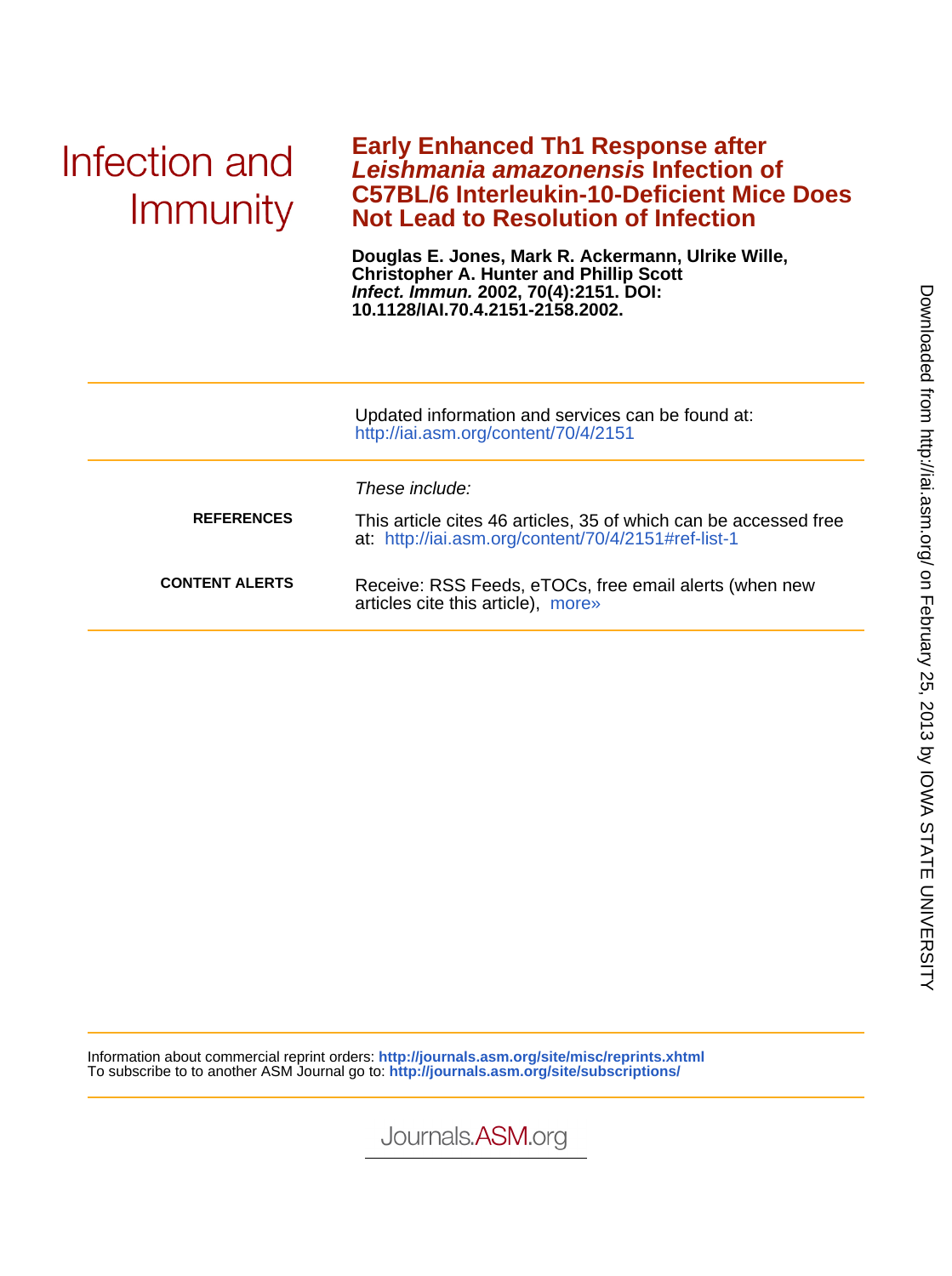## Early Enhanced Th1 Response after *Leishmania amazonensis* Infection of C57BL/6 Interleukin-10-Deficient Mice Does Not Lead to Resolution of Infection

Douglas E. Jones,<sup>1\*</sup> Mark R. Ackermann,<sup>1</sup> Ulrike Wille,<sup>2</sup> Christopher A. Hunter,<sup>2</sup> and Phillip Scott<sup>2</sup>

*Department of Veterinary Pathology, College of Veterinary Medicine, Iowa State University, Ames, Iowa 50011,*<sup>1</sup> *and Department of Pathobiology, School of Veterinary Medicine, University of Pennsylvania, Philadelphia, Pennsylvania 19104*<sup>2</sup>

Received 13 September 2001/Returned for modification 1 November 2001/Accepted 21 December 2001

**C3H and C57BL/6 mice are resistant to** *Leishmania major* **but develop chronic lesions with persistent parasite loads when they are infected with** *Leishmania amazonensis***. These lesions develop in the absence of interleukin-4 (IL-4), indicating that susceptibility to this parasite is not a result of development of a Th2 response. Expression of the cytokine IL-10 during infection could account for the lack of IL-12 expression and poor cell-mediated immunity towards the parasite. Therefore, we tested the hypothesis that IL-10 plays a central role in downmodulating the Th1 response after** *L. amazonensis* **infection. Infection of C57BL/6 IL-10-deficient mice indicated that in the absence of IL-10 there was early enhancement of a Th1 response, which was downregulated during the more chronic stage of infection. In addition, although there were 1- to 2-log reductions in the parasite loads within the lesions, the parasites continued to persist, and they were associated with chronic lesions whose size was similar to that of the control lesions. These experiments indicated that** *L. amazonensis* **resistance to killing in vivo is only partially dependent on expression of host IL-10. However, IL-10-deficient mice had an enhanced delayed-type hypersensitivity response during the chronic phase of infection, indicating that there were Th1 type effector cells in vivo at this late stage of infection. These results indicate that although IL-10 plays a role in limiting the Th1 response during the acute infection phase, other immunomodulatory factors are responsible for limiting the Th1 response during the chronic phase.**

Infection of mice with *Leishmania* spp. that cause cutaneous leishmaniasis has led to an understanding of many of the immunological events that are required for a successful host response towards these protozoan parasites. This experimental system has helped define factors necessary for the generation of the Th1 and Th2 types of immune responses in vivo (37, 42). Many studies have demonstrated that the host responses to different species or strains of *Leishmania* can vary in the same mouse strain. For example, BALB/c mice develop a fatal Th2 response after *Leishmania major* infection and yet are resistant to *Leishmania braziliensis* (9, 11). A more recent example is the finding that interleukin-4 (IL-4)-knockout (KO) and IL-4 receptor-KO mice have different susceptibilities to infection with different strains of *L. major* (27, 32, 33). Similarly, C3H and C57BL/6 mice are resistant to *L. major* but develop chronic lesions with persistent parasite loads when they are infected with *L. amazonensis* (2, 5, 7, 39, 45). These studies demonstrate that both host and parasite factors influence the outcome of an infection.

Recent work has shown that the in vivo T-cell response towards *Leishmania amazonensis* is different from that described for other *Leishmania* species. The chronic lesions characteristic of *L. amazonensis* infection in C57BL/6 and C57BL/10 mice are independent of expression of IL-4 and a corresponding Th2 response (2, 23). In addition, *L. amazonensis* infection in C3H mice results in low levels of production of IL-12 and gamma interferon (IFN- $\gamma$ ) by antigen-specific CD4<sup>+</sup> T cells (23). However, lesion development and parasite burden have been shown to be exacerbated in the presence of  $CD4^+$  T cells, demonstrating that T cells are activated during *L. amazonensis* infection and that they contribute significantly to the immunopathology of the chronic disease (44). We have shown that chronic infection by *L. amazonensis* in C3H and C57BL/6 mice is persistent even after administration of exogenous IL-12 (23). The inability of IL-12 to drive an effective cell-mediated immune response during *L. amazonensis* infection suggests that the parasite can evoke a potent immunomodulatory mechanism to evade widespread parasite killing and promote a chronic infection. The importance of understanding the factors involved in maintenance of this chronic disease is highlighted by the fact that chronic cutaneous leishmaniasis in humans is often correlated with a poor T-cell-mediated immune response (43) or a mixed T-cell response (35).

IL-10 has been shown to be a potent immunomodulatory molecule (30). This cytokine has been shown to play a role in limiting IFN- $\gamma$  production in T cells via downregulation of IL-12 production in both macrophages and dendritic cells and in downregulating antigen-presenting cell function by decreasing the expression of major histocompatibility complex class II and regulating the responsiveness and/or expression of costimulatory molecules in the antigen-presenting cell population (10, 13, 14–16, 26, 29, 36). In addition, IL-10 has been associated with decreased immune responses to cutaneous

<sup>\*</sup> Corresponding author. Mailing address: Department of Veterinary Pathology, College of Veterinary Medicine, Iowa State University, Ames, IA 50011-1250. Phone: (515) 294-4682. Fax: (515) 294- 5423. E-mail: jonesdou@iastate.edu.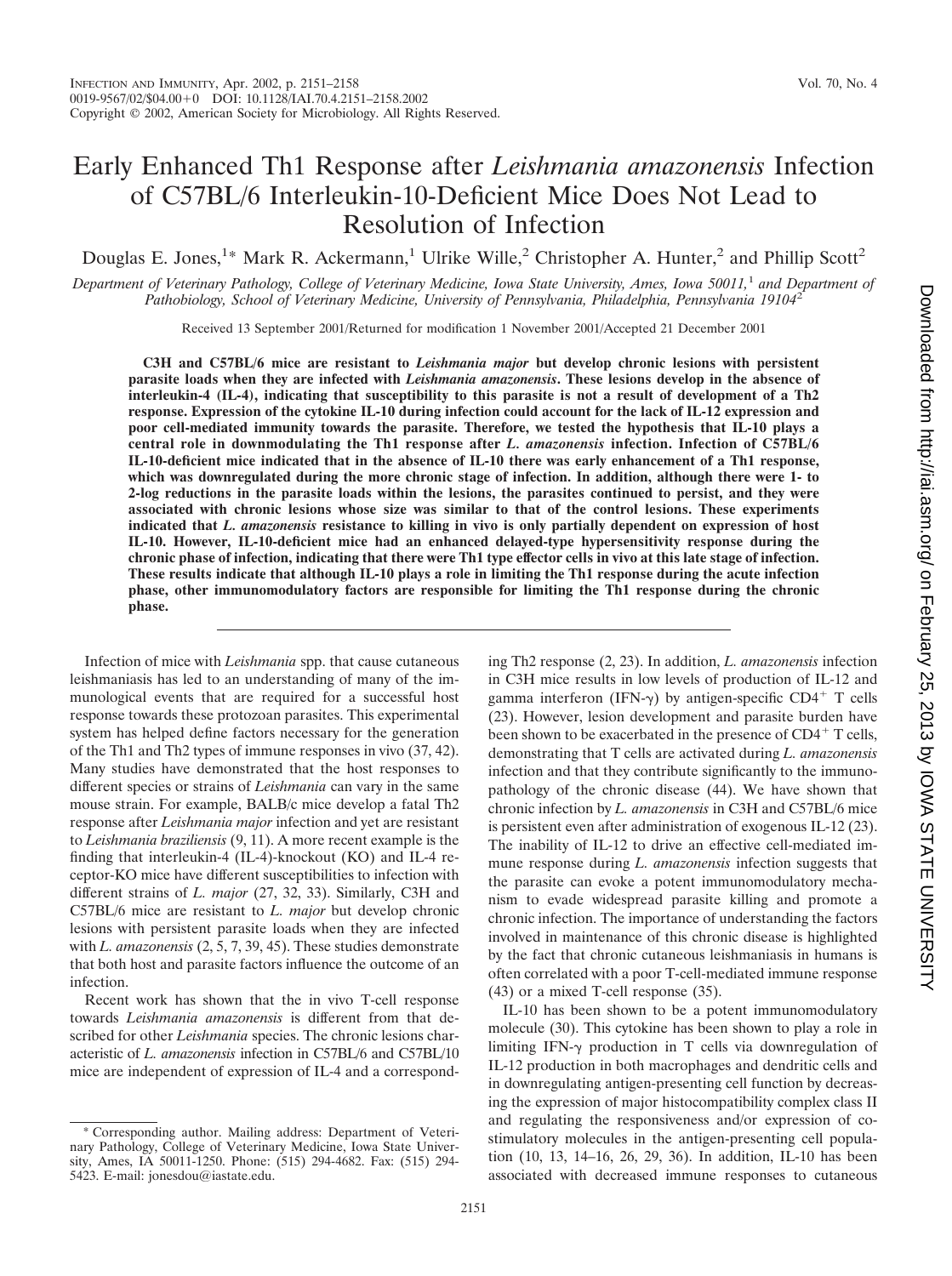leishmaniasis in people (6, 40), and inhibition of IL-10 during the recall response increases IFN- $\gamma$  levels (40). However, anti-IL-10 treatment did not alter the course of infection in *L. major*-susceptible BALB/c mice or *L. major*-resistant C57BL/6 mice (8). Recent reports have suggested that the primary role of IL-10 during *Leishmania* infection may be to limit macrophage activation since  $Fc\gamma R$ -mediated uptake of immunoglobulin-opsonized parasites by macrophages leads to IL-10-dependent inhibition of parasite killing (24). These studies also demonstrated that IL-10-deficient BALB/c mice infected with tissue-derived *L. major* amastigotes had significantly smaller lesions and fewer parasites associated with the lesions than wild-type (WT) control mice (24). In support of these data, a recent study demonstrated that mice deficient in either immunoglobulin production or Fc $\gamma$ R expression were resistant to *L*. *amazonensis* infection, although the role of IL-10 in this infectious disease model is unknown (25).

Since C57BL/6 mice infected with *L. amazonensis* develop chronic lesions with a persistent parasite burden independent of a Th2 response, we tested the hypothesis that IL-10 is responsible for limiting the host immune response during such an infection. At 4 weeks postinfection, the tissue parasite load was decreased and there was an enhanced Th1 response in the absence of IL-10. However, at a more chronic stage of infection, parasites persisted within the lesions and there was no increase in the Th1 response in the draining lymph nodes  $(LN)$ . In addition, lower numbers of IFN- $\gamma$ -producing cells in the draining LN and lower levels of *Leishmania*-specific immunoglobulin G2a (IgG2a) antibody in the IL-10-deficient mice suggested that in vivo IFN- $\gamma$  levels were not enhanced in the IL-10-deficient mice compared to those of WT mice. In contrast, the positive delayed-type hypersensitivity (DTH) response at 15 weeks postinfection demonstrated that potential Th1 immune effector cells were present in vivo. These results indicate that IL-10 does limit parasiticidal activity in the host but does not play a major role in determining the phenotype of the Th response during *L. amazonensis* infection.

#### **MATERIALS AND METHODS**

**Parasites.** *L. amazonensis* parasites (MHOM/BR/00/LTB0016) were grown to the stationary phase in Grace's insect cell culture medium (Life Technologies, Grand Island, N.Y.) supplemented with 20% heat-inactivated fetal bovine serum,  $2 \text{ mM}$  glutamine,  $100 \text{ U}$  of penicillin per ml, and  $100 \mu$ g of streptomycin per ml. Stationary-phase parasites were washed twice in phosphate-buffered saline (PBS) before they were used for infection. Freeze-thawed leishmanial antigen (FT-ag) was obtained from stationary-phase promastigotes that were washed twice in PBS, resuspended in PBS, and subjected to three freeze-thaw cycles consisting of  $-70$  and  $37^{\circ}$ C. The protein concentration was determined by the bicinchoninic acid assay, the final concentration was adjusted to 2 mg/ml, and aliquots were stored at  $-70^{\circ}$ C before use. The parasite burden was determined by performing a limiting dilution analysis as previously described (2).

**Mice.** Female C57BL/6 and B6.129P2-*Il10tm1Cgn* mice were purchased from Jackson Laboratory (Bar Harbor, Maine). The mice were maintained in a specific-pathogen-free facility. The Committee on Animal Care at Iowa State University approved all protocols involving animals. Each mouse was inoculated with  $5 \times 10^6$  stationary-phase promastigotes in 50  $\mu$ l of PBS in a hind footpad. Lesion size was monitored with a dial micrometer (L. S. Starrett Co., Athol, Mass.), and the results were expressed as the difference between the footpad thickness for the uninfected foot and the footpad thickness for the infected foot.

**DTH response.** At 15 weeks postinfection, the uninfected right hind foot of each mouse was measured, and  $20$ - $\mu$ g portions of FT-ag in 50  $\mu$ l of PBS were injected into one-half of the infected mice; each of the other mice received an injection consisting of 50  $\mu$ l of PBS in the subcutaneous tissue of the uninfected hind foot. At 24 h after antigen injection the right hind foot of each mouse was

measured again. No increase in footpad thickness was detected at this time in the PBS-challenged mice (data not shown).

**Recall response and ELISPOT analyses.** LN cells draining the infected feet were obtained 4 and 15 weeks postinfection as indicated below. The cells were disassociated with a Tenbrock tissue homogenizer and were resuspended in complete tissue culture medium (Dulbecco's minimal essential medium containing 4.5 mg of glucose/ml, 2 mM L-glutamine, 100 U of penicillin 6-potassium/ml, 100 mg of streptomycin/ml, 25 mM HEPES, and 50  $\mu$ M 2-mercaptoethanol) at a density of  $5 \times 10^6$  cells per ml in a final volume of 200  $\mu$ l in U-bottom or flat-bottom 96-well plates. The cells were incubated in medium only (unstimulated), or they were stimulated with 50  $\mu$ g of FT-ag per ml. Supernatants were harvested after 72 h, and IFN- $\gamma$  and IL-4 levels were determined by enzymelinked immunosorbent assays (ELISA); the sensitivity of both assays was  $\geq 39$ pg/ml. The numbers of IL-12p40- and IFN- $\gamma$ -producing cells were determined ex vivo by using enzyme-linked immunospot (ELISPOT) assays with 4- and 12-h incubations, respectively, as described previously (41). The ELISA and IFN- $\gamma$ and IL-12 ELISPOT assays were performed with commercially available antibodies (BD Pharmingen, San Diego, Calif.).

**IgG2a antibody titers.** *Leishmania*-specific antibody contents were determined by using an ELISA based on a previously described assay (46). Briefly, polystyrene microtiter plates (Becton Dickinson, Franklin Lakes, N.J.) were coated with 1.0 g of *L. major* FT-ag per ml or 1.0 g of *L. amazonensis* FT-ag per ml in PBS (pH 9.4) overnight at 4°C. The plates were washed as described previously and blocked with 5% nonfat dry milk (Carnation) in PBS–0.05% Tween 20 for 2 h at 37°C. Serum samples were then serially diluted with 0.05% Tween 20 in PBS starting at a dilution of 1:100. The samples were incubated overnight at 4°C. The plates were washed in PBS–0.05% Tween 20 five times, and bound antibodies were detected with goat anti-mouse IgG2a directly conjugated to horseradish peroxidase (Southern Biotechnology Associates, Birmingham, Ala.) and diluted 1:5,000 in PBS containing 25% normal goat serum (pH 9.4). After 2 h of incubation at 37°C, the plates were washed with PBS–0.05% Tween 20, and the 2,2-azinobis(3-ethylbenzthiazolinesulfonic acid) (ABTS) peroxidase substrate (Kirkegaard and Perry Laboratories, Gaithersburg, Md.) was then added. The plates were read at *A*<sup>405</sup> with a microplate reader (Molecular Devices, Sunnyvale, Calif.). The antibody titer was expressed as the optical density at 405 nm of the 1:300 dilution. All sera from uninfected animals were negative, as determined by optical densities at 405 nm of 1:300 dilutions (data not shown).

**Immunohistochemistry.** At different times after infection, tissue from each mouse was fixed in 10% buffered formalin and routinely processed for paraffinimbedded sectioning, and then  $8\text{-}\mu\text{m}$ -thick sections were cut, applied to poly-Llysine-coated slides, and stained with hematoxylin and eosin. Additional unstained sections were used for immunohistochemical detection of inducible nitric oxide synthase (iNOS) expression. Briefly, slides were incubated in a 1:10,000 dilution of a polyclonal rabbit IgG anti-mouse iNOS antibody (06-573; Upstate Biotechnology Incorporated, Lake Placid, N.Y.) in primary dilution buffer (Optimax; BioGenex, San Ramon, Calif.). Control sections were incubated with polyclonal rabbit IgG (12-370; Upstate Biotechnology). The primary antibody was detected by using adsorbed affinity-purified biotinylated goat anti-rabbit antibody (076-15-061; Kirkegaard and Perry) at a dilution of 1:200 in Optimax primary diluent. Super-sensitive-streptavidin-conjugated peroxidase was used for secondary antibody detection (BioGenex), and the signal was generated by using Nova Red (Vector Laboratories, Burlingame, Calif.). Tissue sections were then counterstained with Shandon's hematoxylin. Control sections were negative, as were footpad sections stained for iNOS from uninfected animals (data not shown).

**Statistical procedures.** Statistical significance was determined by analysis of variance by using StatView (SAS Institute Inc.). Differences between means were considered significant if *P* was  $\leq 0.05$ . Results are presented below as means  $\pm$ standard errors, unless indicated otherwise.

#### **RESULTS**

*L. amazonensis* **infection of IL-10-deficient mice.** IL-10-deficient and C57BL/6 WT mice were infected with  $5 \times 10^6$  stationary-phase *L. amazonensis* parasites. Lesion size was measured over time. Figure 1A shows that IL-10-deficient mice developed persistent lesions similar to those of the WT mice. Parasite numbers associated with the lesions were determined 4 and 15 weeks postinfection. The results indicate that although the lesion sizes were comparable in the two infections,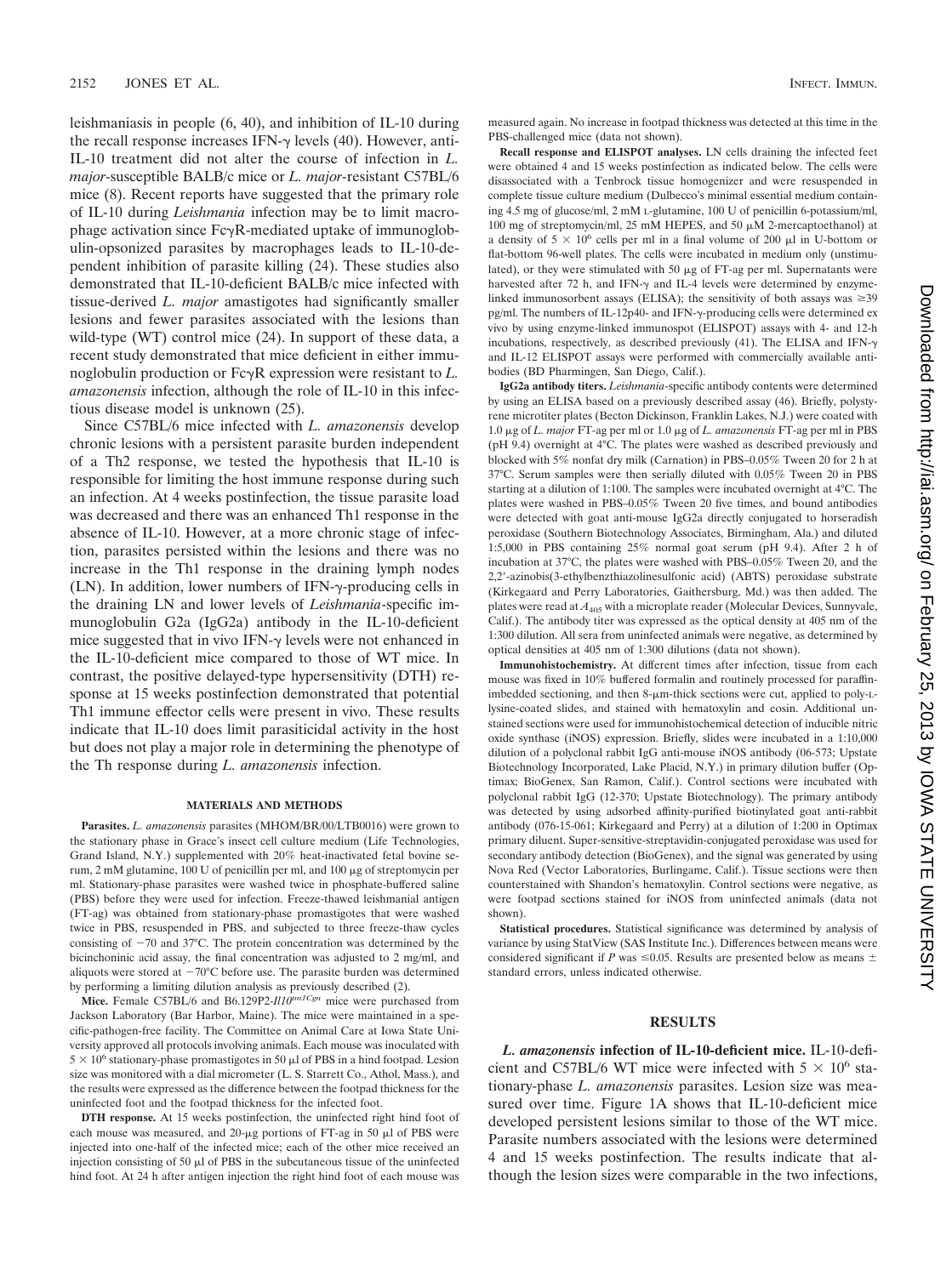

FIG. 1. IL-10-deficient mice have chronic lesions with detectable parasites. (A) IL-10-deficient mice and WT controls were inoculated in the left hind footpad with  $5 \times 10^6$  stationary-phase *L. amazonensis* promastigotes. Lesion size was monitored over time with a dial micrometer and was expressed as the difference between the footpad thickness for the infected foot and the footpad thickness for the uninfected foot. The results are representative of the results of three separate experiments performed with five mice per group. The values are the mean  $\pm$  standard deviation lesion sizes for WT mice ( $\square$ ) and IL-10deficient mice (■). (B) Numbers of parasites in the infected feet at 4 and 15 weeks postinfection (see Materials and Methods). The stippled bars and the solid bars represent data obtained with WT and IL-10 deficient mice, respectively. The values are means  $\pm$  standard errors based on three experiments performed with three to five mice per group.  $P$  was  $0.005$  and  $\leq 0.001$  for the 4- and 15-week postinfection values, respectively.

there was a 1.1-log reduction in parasite load at 4 weeks postinfection and a 2.2-log reduction in parasite load at 15 weeks postinfection in the IL-10-deficient mice (Fig. 1B).

**Histology and iNOS expression in tissue.** Hematoxylin- and eosin-stained sections from both IL-10-deficient mice and WT mice infected with *L. amazonensis* revealed similar lesion morphologies at 4 weeks postinfection**.** *L. amazonensis*-infected footpads in both IL-10-deficient mice and WT mice contained dense infiltrates of inflammatory cells that extended from the superficial dermis to the deep dermis. However, in the IL-10 deficient mice, within the inflammatory infiltrate were multifocal areas of necrosis involving up to 20% of the section. In the remaining areas there were dense infiltrates of macrophages, neutrophils, lymphocytes, and occasional plasma cells. Admixed with these leukocytes were moderate numbers of fibroblasts and fibrous connective tissue. Most macrophages had abundant cytoplasm with one to several variably sized vacuoles that were empty or contained one to several amastigotes. The numbers of amastigotes in the footpads of the WT mice were greater (Fig. 2A and C). An immunohistochemistry analysis in which we used antibodies that detected iNOS indicated that cells whose morphology was consistent with the morphology of macrophages and which were present in the lesions of both IL-10-deficient mice and WT mice upregulated this enzyme after infection. However, at 4 weeks postinfection, iNOS staining was more readily detectable and more intense in the lesions of the IL-10-deficient mice than in the lesions of the WT mice (Fig. 2B and D). Both iNOS-expressing cells and parasites were readily detectable at 15 weeks postinfection in WT and IL-10-deficient mice (data not shown).

**Ex vivo detection of IL-12p40-producing LN cells.** We have previously shown that in C3H mice the level of IL-12-producing cells in the LN draining the site of *L. amazonensis* infection remains near the level in uninfected mice. Since IL-10 has been shown to inhibit IL-12, we analyzed IL-12 production ex vivo by using the ELISPOT assay for IL-12p40-producing cells. IL-10-deficient mice infected with *L. amazonensis* as described above did have increased numbers of IL-12-producing cells in their draining LN at 4 weeks postinfection compared to the numbers of IL-12-producing cells in uninfected mice (Fig. 3A). Consistent with data obtained with C3H mice, the numbers of these cells in the WT mice were not greater than the numbers in uninfected mice.

IFN- $\gamma$  production. An analysis of the numbers of IFN- $\gamma$ producing cells in the draining LN at 4 weeks postinfection demonstrated that the numbers of these cells were greater than the numbers in uninfected animals in both the IL-10-deficient mice and the WT mice. In contrast to the numbers of IL-12 producing cells, there were fewer cells producing  $IFN-\gamma$  in the IL-10-deficient mice than in the WT mice, although the background levels in uninfected animals were not statistically different (Fig. 3B). Therefore, the postinfection increase in the numbers of IFN- $\gamma$ -producing cells compared to the levels in uninfected animals was greater for the WT mice (8.11-fold increase) than for the IL-10-deficient mice (6.88-fold increase).

Despite the lower numbers of IFN- $\gamma$ -producing cells detected ex vivo in the draining LN, the antigen-specific recall response at 4 weeks postinfection demonstrated that LN cells from infected IL-10-deficient mice did have the potential to produce more IFN- $\gamma$  than LN cells from infected WT mice could produce. However, at 15 weeks postinfection, when there was still a persistent parasite load in the IL-10-deficient mice, these mice did not have increased IFN- $\gamma$  in the recall response compared to the IFN- $\gamma$  in the recall response in infected WT mice. In addition, the levels of IFN- $\gamma$  produced in both groups of mice were less than the levels detected with the recall response at 4 weeks postinfection (Fig. 4). At 4 weeks postinfection IL-4 production was low in both the IL-10-deficient mice and the WT mice (mean production,  $74 \pm 80$  and 73  $\pm$  115.6 pg/ml, respectively). At 15 weeks postinfection there was  $39.2 \pm 97$  pg of IL-4 per ml in the recall response of the IL-10-deficient mice and no IL-4 was detected in the WT mice.

*Leishmania***-specific IgG2a production.** Given the dichotomy between the ELISPOT analysis results and the results of the recall response analysis, we measured the relative levels of *Leishmania*-specific IgG2a antibodies in order to assess in vivo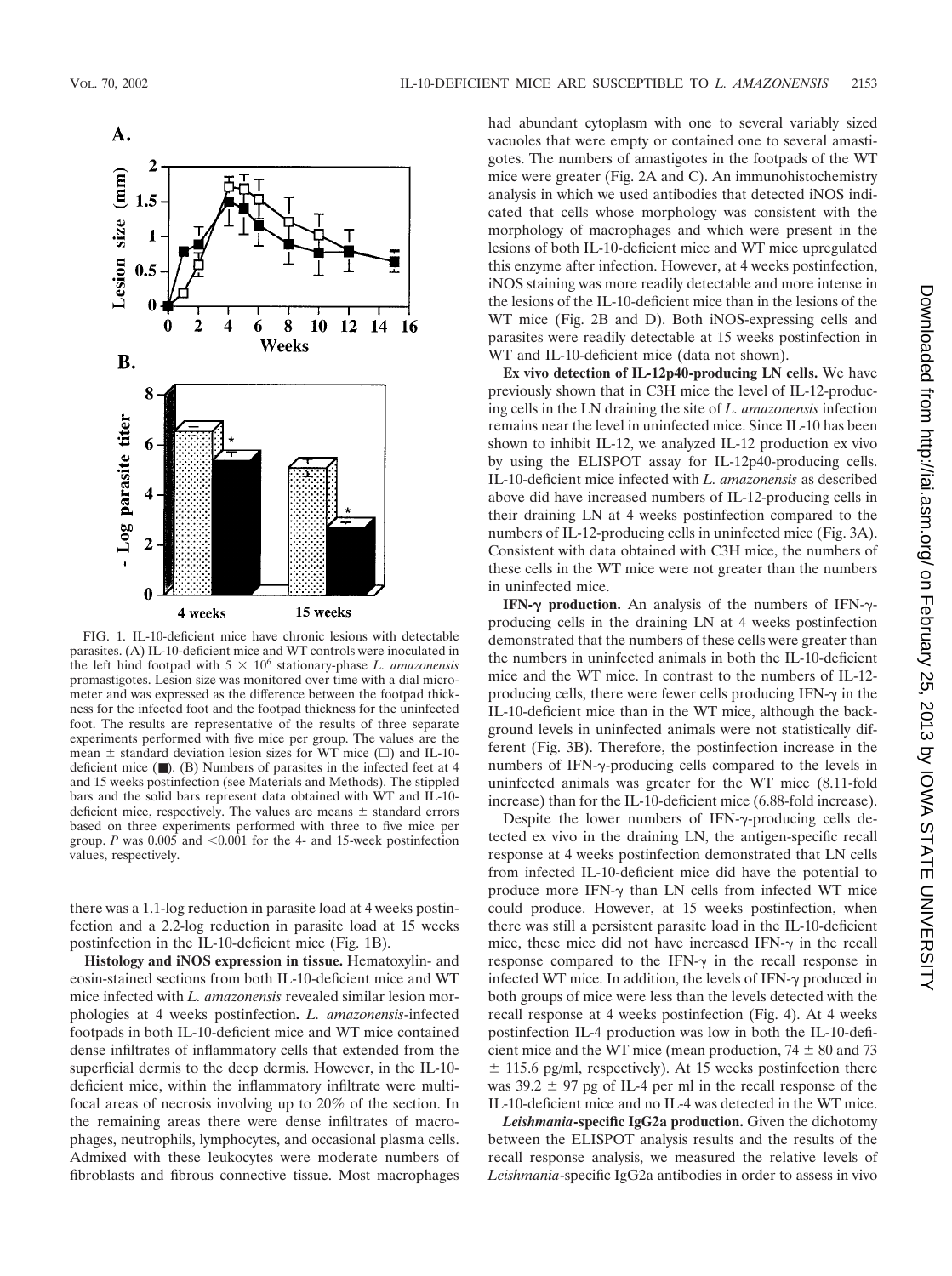

FIG. 2. *L. amazonensis-*infected IL-10-deficient mice have decreased parasite numbers and increased iNOS expression in vivo compared to WT mice. WT and IL-10-deficient mice were infected with *L. amazonensis* as described in the legend to Fig. 1, and the infected footpad of each mouse was harvested 4 weeks postinfection. (A) Histology of an *L. amazonensis*-infected footpad of a WT mouse. The arrows indicate parasites within macrophages. (B) Tissue section of an *L. amazonensis*-infected footpad of a WT mouse stained for iNOS (brown). (C) Histology of an *L. amazonensis*-infected footpad of an IL-10-deficient mouse. The arrow indicates parasites, and an area of necrosis is outlined. (D) Tissue section of an *L. amazonensis*-infected footpad of an IL-10-deficient mouse stained for iNOS (brown). The tissue sections are representative of tissue sections of footpads harvested from two individual WT or IL-10-deficient mice from three separate experiments. The tissue sections were processed for hematoxylin and eosin staining and iNOS expression as described in Materials and Methods. Magnification, ×20.

IFN- $\gamma$  production during the immune response. Figure 5 shows that at 15 weeks after *L. amazonensis* infection there was a significant decrease in the level of *Leishmania*-specific IgG2a isotype antibodies in the IL-10-deficient mice compared to the level in the WT control mice. These results are in agreement with the ELISPOT assay results which indicated that lower levels of IFN- $\gamma$  were expressed in vivo in the IL-10-deficient mice.

**DTH response.** To further assess the phenotype of the in vivo immune response, mice were tested for a DTH response by using the uninfected footpads. Half of the mice received an injection of antigen, and the other half received an injection of PBS as a control. After 24 h measurements of the injected feet were obtained, the mice were then sacrificed for the end point analysis. At 24 h after antigen challenge, the IL-10-deficient mice exhibited a significant increase in footpad thickness compared to the footpad thickness of the antigen-challenged WT mice (Fig. 6).

### **DISCUSSION**

To determine the role of IL-10 in limiting cell-mediated immunity during experimental *L. amazonensis* infection, we

used IL-10-deficient mice with a C57BL/6 background. *L. amazonensis* infection of IL-10-deficient mice and WT mice resulted in the development of chronic lesions over time and readily detectable numbers of parasites associated with the lesions (Fig. 1 and 2). The lesions in both the IL-10-deficient mice and the controls contained parasites and a lymphocytic infiltrate at the infection site 4 weeks postinfection (Fig. 2). There were, however, increased areas of necrosis associated with the infection in the IL-10-deficient mice (Fig. 2). These results are consistent with reports that have described increased necrosis of the liver after systemic infection of IL-10 deficient mice with *Trypanosoma cruzi*, *Schistosoma mansoni*, and *Toxoplasma gondii* (17, 22, 49). Peroral infection of IL-10 deficient mice with *T. gondii* resulted in necrosis of substantial areas of the intestinal epithelium (48). The role that necrosis plays in limiting parasite persistence during *Leishmania* infection is unknown, but it is possible that increased necrosis of infected tissue could contribute to increased parasiticidal activity in the IL-10-deficient mice. Regardless of the increases in tissue necrosis, our study indicates that IL-10 expression does not influence the resolution of the chronic lesions that are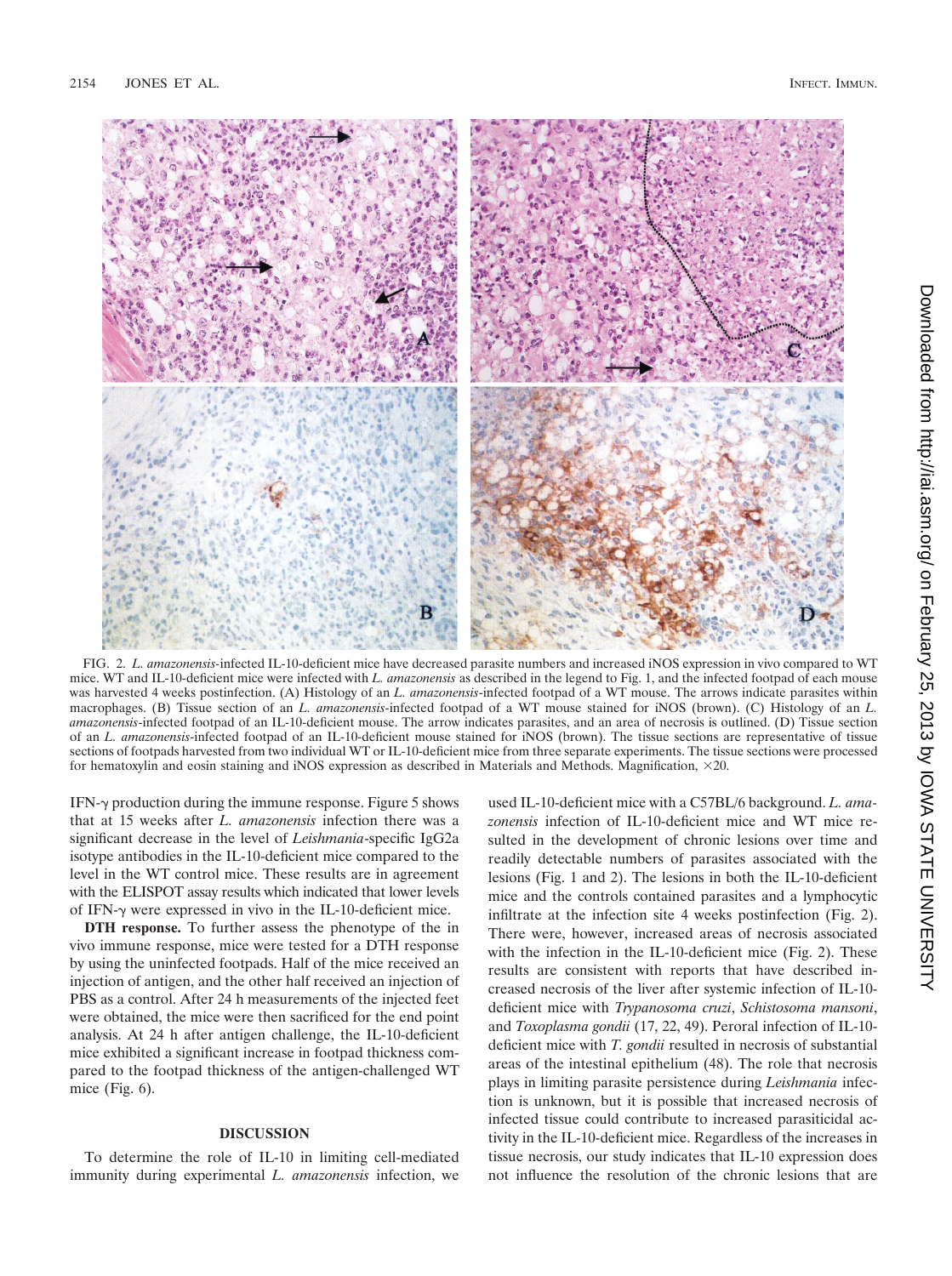

FIG. 3. IL-10-deficient mice have increased numbers of IL-12p40 producing cells and decreased numbers of IFN- $\gamma$ -producing cells at 4 weeks postinfection. (A) IL-10-deficient (IL-10 KO) and WT mice were infected as described in the legend to Fig. 1. At 4 weeks postinfection the numbers of IL-12p40-producing cells in the draining LN were determined by an ELISPOT assay (see Materials and Methods). *P* was 0.04 for the infected IL-10-deficient mice compared to uninfected IL-10-deficient mice. (Β) Numbers of IFN-γ-producing cells, as determined by an ELISPOT assay, from the same mice as described above for panel A.  $P$  was  $\leq 0.001$  for the infected IL-10-deficient mice compared to the infected WT mice. The stippled bars and the solid bars represent data for uninfected and infected mice, respectively. PC, producing cells. The values are means  $\pm$  standard errors based on three separate experiments performed with three to five animals per group.

characteristic of *L. amazonensis* infection in these mice. However, IL-10 does promote parasite survival, since in the absence of IL-10 1- to 2-log reductions in parasite load were detected at both 4 and 15 weeks postinfection (Fig. 1B). The reduced parasite load is similar to that reported for IL-10-deficient mice with a BALB/c background when they were infected with



FIG. 4. Increased IFN- $\gamma$  production from the recall response at 4 weeks postinfection but not at 15 weeks postinfection in *L. amazonensis-*infected IL-10-deficient mice. IL-10-deficient and WT mice were infected as described in the legend to Fig. 1. At the times indicated a 3-day antigen-specific recall response analysis was performed by using LN cells draining the site of infection. The levels of IFN- $\gamma$  in the supernatants were determined by ELISA. The stippled bars and the solid bars represent data for WT and IL-10-deficient mice, respectively. The values are means  $\pm$  standard errors based on three separate experiments performed with five mice per group. *P* was 0.0085 for the IL-10-deficient mice compared to the WT mice at 4 weeks postinfection.



FIG. 5. *L. amazonensis*-specific IgG2a antibody levels are significantly decreased in IL-10-deficient mice. At 15 weeks postinfection serum was collected from IL-10-deficient mice (IL-10 KO) and WT mice, and the relative levels of *Leishmania*-specific IgG2a antibodies were determined as described in Materials and Methods. The values are means  $\pm$  standard errors based on three separate experiments performed with five to seven animals per group.  $\vec{P} = 0.027$ . O.D. 405, optical density at 405 nm.

*L. major*. However, the lesions in the BALB/c mice were reduced compared to those in the control mice (24). The difference in these results is that after *L. major* infection, BALB/c mice develop progressive lesions with a concomitant Th2 response, whereas *L. amazonensis* infection in C57BL/6 mice results in chronic lesions in the absence of a Th2 response.

In our analysis of the IL-10-deficient mice after *L. amazonensis* infection, we detected an increase in the amount of IFN- $\gamma$  in the recall response of the draining LN at 4 weeks after infection (Fig. 4). Although we did not determine the source of IFN- $\gamma$ , the increase did correlate with a small but significant increase in the number of IL-12-producing cells in the draining LN and an enhanced DTH response. These results are consistent with an increase in a T-cell-mediated response and suggest that there is some biological significance to the increase in IL-12. The modest increase in the Th1 response after *L. amazonensis* infection is in contrast to the immune response of IL-10-deficient mice infected with *T. gondii* or *T. cruzi.* Systemic infections with these protozoans caused an immune hyperactivity that resulted in a lethal immune response



FIG. 6. IL-10-deficient mice have an increased DTH response. At 15 weeks postinfection IL-10-deficient mice (IL-10 KO) and WT mice were each challenged with  $20 \mu g$  of FT-ag in the uninfected footpad. Swelling was measured 24 h after the challenge. The values are means  $±$  standard errors based on three separate experiments performed with three or four animals per group challenged with antigen (see Materials and Methods).  $P < 0.001$ .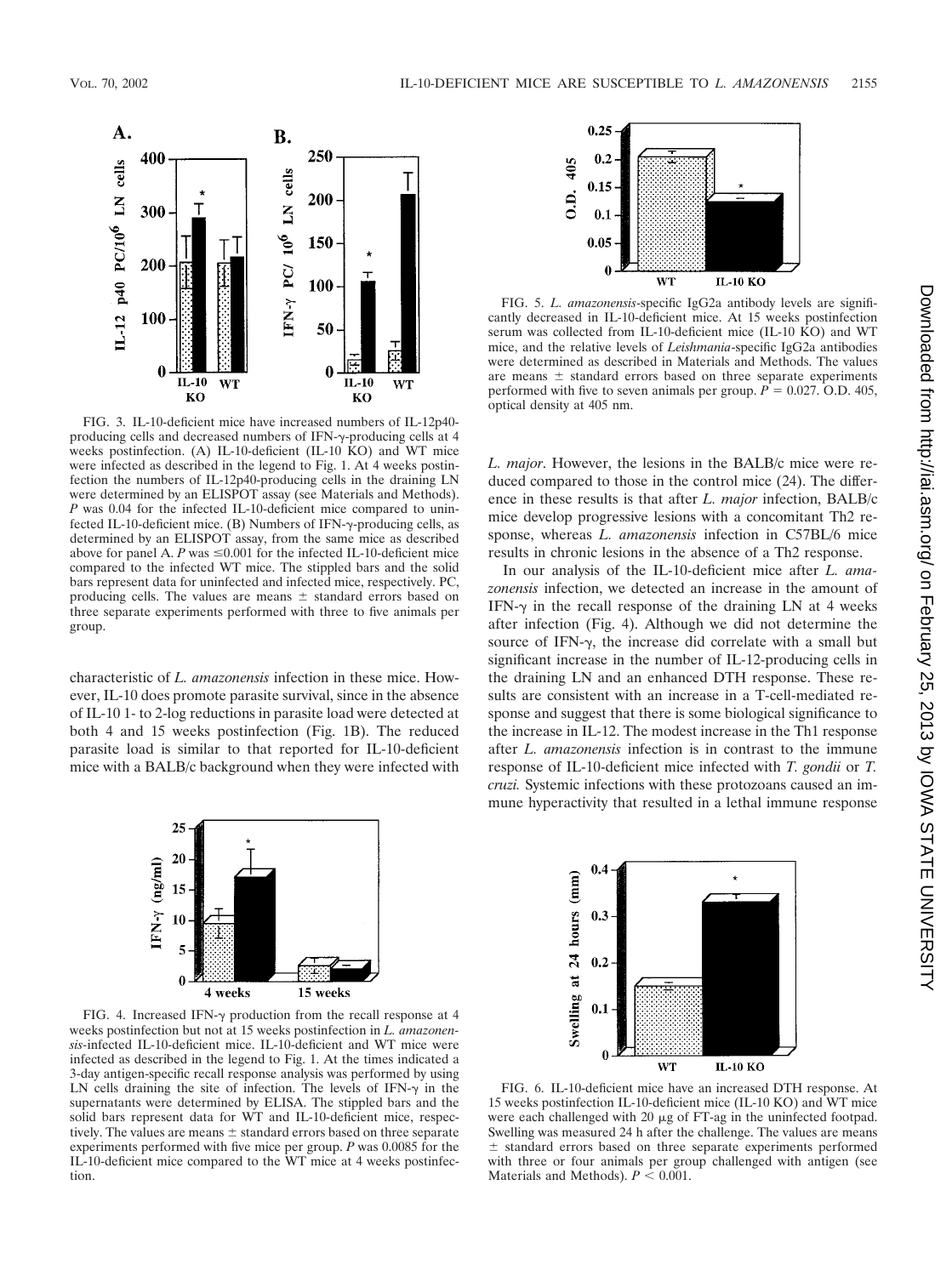mediated by IFN- $\gamma$  from CD4<sup>+</sup> T cells (17, 22, 31). In addition, in our experiments, the ratio of IFN- $\gamma$ -producing cells in the LN of infected mice to IFN- $\gamma$ -producing cells in the LN of uninfected mice was not greater for the IL-10-deficient mice than for the WT mice (Fig. 3B). In fact, the decrease in the number of IFN-γ-producing cells in the *L. amazonensis*-infected IL-10-deficient mice suggests that in the absence of IL-10, significant immunomodulatory mechanisms that limit IFN- $\gamma$  production in vivo are upregulated. This conclusion is supported by the fact that the titers of IFN- $\gamma$ -dependent *Leishmania*-specific IgG2a isotype antibodies were lower in the IL-10-deficient mice than in the WT mice (Fig. 5). Together, the data clearly indicate that any enhancement of the Th1 response due to the absence of host IL-10 is insufficient for an effective cell-mediated immune response to *L. amazonensis* and resolution of the infection.

There have been several studies demonstrating the association of IL-10 production with leishmanial infection in human and experimental murine infections. In these studies neutralization of IL-10 during in vitro analysis indicated that IL-10 plays a role in limiting IFN- $\gamma$  production from CD4<sup>+</sup> T cells and NK cells during *Leishmania* infection (40, 41). However, recent studies have demonstrated that during cutaneous leishmaniasis, IL-10 promotes parasite survival by influencing macrophage activation and that the role of IL-10 in determining the phenotype of the T-cell response is less important (18, 19, 24). In our studies, the observation that there is a low level of in vivo IFN- $\gamma$  production but a high level of iNOS expression (Fig. 2D) with a decreased parasite load is consistent with the hypothesis that IL-10 plays a primary role in limiting macrophage activation during cutaneous leishmaniasis. The iNOS expression detected at 15 weeks postinfection (data not shown) suggests that there is persistent macrophage activation during later stages of the disease. These results are consistent with previous studies demonstrating the importance of NO in limiting parasite numbers in mice chronically infected with *L. major* (47). However, the persistence of *L. amazonensis* parasites in the IL-10-deficient mice indicates that the presence of these parasites during chronic infection is only partially dependent on expression of host IL-10.

After 15 weeks, localized footpad infection by *L. amazonensis* becomes relatively quiescent, and there is no increase in IL-12-producing cells in the draining LN, even in the presence of readily detectable parasites (data not shown). In addition, there is no detectable increase in the antigen-specific Th1 response in the draining LN of IL-10-deficient mice at this time (Fig. 4). Given the absence of a sustained increase in these parameters for the Th1 type of immunity in the draining LN, these results suggest that regulation of the Th1 response is independent of IL-10. These results are similar to those described for infection of IL-10-deficient mice with *S. mansoni*, which resulted in an increase in Th1 cytokines and a mixed Th1/Th2 immune phenotype during the acute immune response. As the disease progressed to a chronic stage, there was downregulation of Th1-associated cytokines. This regulation of the enhanced Th1 response was subsequently shown to be dependent on endogenous IL-4 (20, 49). Previous work with *L. amazonensis* has demonstrated that IL-4 does not play a role in limiting the immune response during this infection (2, 23). In agreement with the previous studies, very little IL-4 was de-

tected in the recall responses of *L. amazonensis*-infected mice, whether they were IL-10-deficient mice or control mice. Therefore, we believe that downregulation of the Th1 response in *L. amazonensis*-infected IL-10-deficient mice is independent of  $II - 4$ 

The enhanced DTH response of *L. amazonensis*-infected IL-10-deficient mice does demonstrate that Th1 effector cells are present in vivo (Fig. 6). Previous studies have shown that IL-10 can inhibit the DTH response, at least in part, by limiting vascular permeability and swelling during the DTH response (28). Increases in these parameters of footpad swelling in IL-10-deficient mice during infection could account for the finding that the lesion size was equivalent to that in WT mice, even though the parasite load in the tissue was 1 to 2 logs lower in the IL-10-deficient mice. The dichotomy between the enhanced DTH response and the low IFN- $\gamma$  levels detected in the recall response of the draining LN could be reconciled if the antigen interaction with the antigen-presenting cell–T-cell stimulation pathway in vivo was limited. This scenario could suggest that there are more antigen-specific memory T cells in the peripheral tissue and fewer antigen-specific Th1 effector, IFN- $\gamma$ -producing cells in the draining LN. An increase in the peripheral activated memory cells has been described previously for IL-10-deficient mice, and it has recently been shown that few Th1 effector cells occur in secondary lymphoid organs in mice after an antigen challenge (3, 38). Regulation of antigen presentation in vivo would be consistent with in vitro data for the same organism that demonstrated that this parasite has several methods that prevent antigen stimulation of T cells (1, 4, 12, 34). Alternatively, increased iNOS expression is a possible mechanism of Th1 suppression through increased nitric oxide levels. This could account for local regulation of the immune response at the draining LN and is consistent with the role of nitric oxide in limiting T-cell responses during other intracellular protozoan infections, including infections of IL-10-deficient mice with *Toxoplasma* and infections of C57BL/6 mice with *L. major* (21, 31). Work is under way to determine what IL-10-independent mechanisms regulate the IL-12-producing cells and the Th1 cells that are detected in the recall response at 4 weeks postinfection and in the DTH response at 15 weeks postinfection.

In conclusion, the data presented here demonstrate that in the mouse model of cutaneous leishmaniasis, susceptibility to *L. amazonensis* is dependent not only on expression of IL-10. *L. amazonensis* parasites persist in IL-10-deficient mice, even in the presence of an enhanced Th1 response during the early stages of infection and in the presence of antigen-specific cells primed for Th1 effector function during the chronic phase. These persistent parasites are associated with chronic nonhealing lesions. Our results are consistent with a model proposing that IL-10 expression during *Leishmania* infection is important more for determining the level of macrophage activation and subsequent leishmanicidal activity than for influencing the Tcell response. Our results also demonstrate that *L. amazonensis* can evoke IL-10-independent mechanisms to limit in vivo IFN- $\gamma$  production. Understanding these mechanisms at the systemic and cellular levels is necessary for us to propose adequate immunomodulatory strategies for preventive or curative procedures.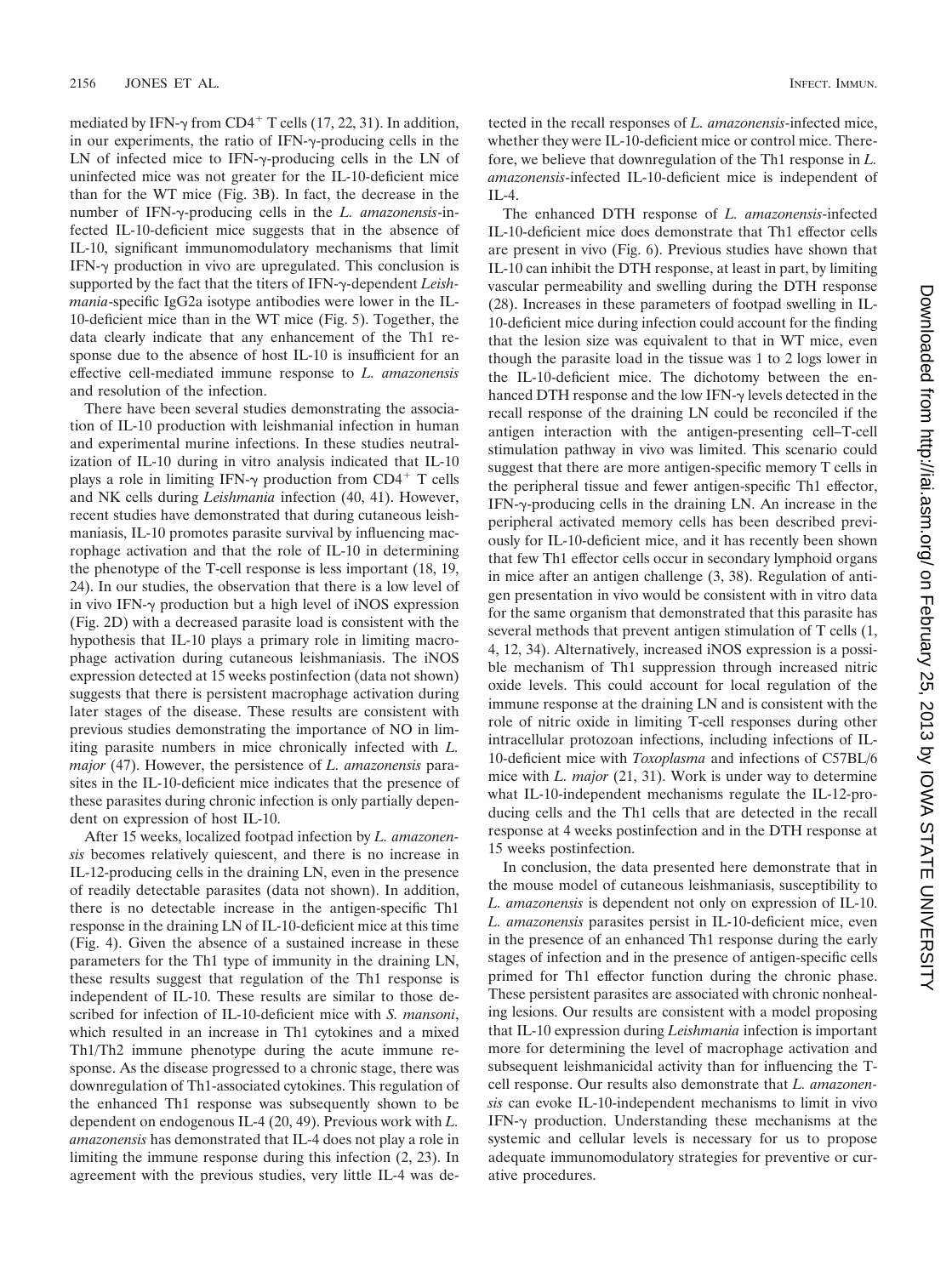#### **ACKNOWLEDGMENTS**

We thank Dennis Byrne and Jack Gallup for technical help.

This work was supported by National Institutes of Health grants AI48357, AI35914, and AI42334. Additional funds were provided by the Office of Biotechnology and the College of Veterinary Medicine at Iowa State University.

#### **REFERENCES**

- 1. **Aebischer, T., D. Harbecke, and T. Ilg.** 1999. Proteophosphoglycan, a major secreted product of intracellular *Leishmania mexicana* amastigotes, is a poor B-cell antigen and does not elicit a specific conventional  $CD4^+$  T-cell response. Infect. Immun. **67:**5379–5385.
- 2. **Afonso, L. C., and P. Scott.** 1993. Immune responses associated with susceptibility of C57BL/10 mice to *Leishmania amazonensis*. Infect. Immun. **61:** 2952–2959.
- 3. **Annacker, O., R. Pimenta-Araujo, O. Burlen-Defranoux, T. C. Barbosa, A. Cumano, and A. Bandeira.** 2001.  $CD25^+$   $CD4^+$  T cells regulate the expansion of peripheral CD4 T cells through the production of IL-10. J. Immunol. **166:**3008–3018.
- 4. **Antoine, J. C., T. Lang, E. Prina, N. Courret, and R. Hellio.** 1999. H-2M molecules, like MHC class II molecules, are targeted to parasitophorous vacuoles of *Leishmania*-infected macrophages and internalized by amastigotes of *L. amazonensis* and *L. mexicana*. J. Cell Sci. **112:**2559–2570.
- 5. **Barral, A., E. A. Petersen, D. L. Sacks, and F. A. Neva.** 1983. Late metastatic leishmaniasis in the mouse. A model for mucocutaneous disease. Am. J. Trop. Med. Hyg. **32:**277–285.
- 6. **Bomfim, G., C. Nascimento, J. Costa, E. M. Carvalho, M. Barral-Netto, and A. Barral.** 1996. Variation of cytokine patterns related to therapeutic response in diffuse cutaneous leishmaniasis. Exp. Parasitol. **84:**188–194.
- 7. **Calabrese, K. D. S., and S. C. da Costa.** 1992. Enhancement of *Leishmania amazonensis* infection in BCG non-responder mice by BCG-antigen specific vaccine. Mem. Inst. Oswaldo Cruz **1:**49–56.
- 8. **Chatelain, R., S. Mauze, and R. L. Coffman.** 1999. Experimental *Leishmania major* infection in mice: role of IL-10. Parasite Immunol. **21:**211–218.
- 9. **Childs, G. E., L. K. Lightner, L. McKinney, M. G. Groves, E. E. Price, and L. D. Hendricks.** 1984. Inbred mice as model hosts for cutaneous leishmaniasis. I. Resistance and susceptibility to infection with *Leishmania braziliensis*. *L. mexicana*, and *L. aethiopica*. Ann. Trop. Med. Parasitol. **78:**25–34.
- 10. **D'Andrea, A., M. Aste-Amezaga, N. M. Valiante, X. Ma, M. Kubin, and G. Trinchieri.** 1993. Interleukin 10 (IL-10) inhibits human lymphocyte interferon gamma-production by suppressing natural killer cell stimulatory factor/ IL-12 synthesis in accessory cells. J. Exp. Med. **178:**1041–1048.
- 11. **DeKrey, G. K., H. C. Lima, and R. G. Titus.** 1998. Analysis of the immune responses of mice to infection with *Leishmania braziliensis*. Infect. Immun. **66:**827–829.
- 12. **De Souza Leao, S., T. Lang, E. Prina, R. Hellio, and J. C. Antoine.** 1995. Intracellular *Leishmania amazonensis* amastigotes internalize and degrade MHC class II molecules of their host cells. J. Cell Sci. **108:**3219–3231.
- 13. **de Waal Malefyt, R., J. Haanen, H. Spits, M. G. Roncarolo, A. te Velde, C. Figdor, K. Johnson, R. Kastelein, H. Yssel, and J. E. de Vries.** 1991. Interleukin 10 (IL-10) and viral IL-10 strongly reduce antigen-specific human T cell proliferation by diminishing the antigen-presenting capacity of monocytes via downregulation of class II major histocompatibility complex expression. J. Exp. Med. **174:**915–924.
- 14. **Ding, L., P. S. Linsley, L. Y. Huang, R. N. Germain, and E. M. Shevach.** 1993. IL-10 inhibits macrophage costimulatory activity by selectively inhibiting the up-regulation of B7 expression. J. Immunol. **151:**1224–1234.
- 15. **Fiorentino, D. F., A. Zlotnik, T. R. Mosmann, M. Howard, and A. O'Garra.** 1991. IL-10 inhibits cytokine production by activated macrophages. J. Immunol. **147:**3815–3822.
- 16. **Fiorentino, D. F., A. Zlotnik, P. Vieira, T. R. Mosmann, M. Howard, K. W. Moore, and A. O'Garra.** 1991. IL-10 acts on the antigen-presenting cell to inhibit cytokine production by Th1 cells. J. Immunol. **146:**3444–3451.
- 17. **Gazzinelli, R. T., M. Wysocka, S. Hieny, T. Scharton-Kersten, A. Cheever, R. Kuhn, W. Muller, G. Trinchieri, and A. Sher.** 1996. In the absence of endogenous IL-10, mice acutely infected with *Toxoplasma gondii* succumb to a lethal immune response dependent on  $CD4^+$  T cells and accompanied by overproduction of IL-12, IFN-gamma and TNF-alpha. J. Immunol. **157:**798– 805.
- 18. **Groux, H., F. Cottrez, M. Rouleau, S. Mauze, S. Antonenko, S. Hurst, T. McNeil, M. Bigler, M. G. Roncarolo, and R. L. Coffman.** 1999. A transgenic model to analyze the immunoregulatory role of IL-10 secreted by antigenpresenting cells. J. Immunol. **162:**1723–1729.
- 19. **Hagenbaugh, A., S. Sharma, S. M. Dubinett, S. H. Wei, R. Aranda, H. Cheroutre, D. J. Fowell, S. Binder, B. Tsao, R. M. Locksley, K. W. Moore, and M. Kronenberg.** 1997. Altered immune responses in interleukin 10 transgenic mice. J. Exp. Med. **185:**2101–2110.
- 20. **Hoffmann, K. F., A. W. Cheever, and T. A. Wynn.** 2000. IL-10 and the dangers of immune polarization: excessive type 1 and type 2 cytokine re-

sponses induce distinct forms of lethal immunopathology in murine schistosomiasis. J. Immunol. **164:**6406–6416.

- 21. **Huang, F. P., W. Niedbala, X. Q. Wei, D. Xu, G. J. Feng, J. H. Robinson, C. Lam, and F. Y. Liew.** 1998. Nitric oxide regulates Th1 cell development through the inhibition of IL-12 synthesis by macrophages. Eur. J. Immunol. **28:**4062–4070.
- 22. **Hunter, C. A., L. A. Ellis-Neyes, T. Slifer, S. Kanaly, G. Grunig, M. Fort, D. Rennick, and F. G. Araujo.** 1997. IL-10 is required to prevent immune hyperactivity during infection with *Trypanosoma cruzi*. J. Immunol. **158:** 3311–3316.
- 23. **Jones, D. E., L. U. Buxbaum, and P. Scott.** 2000. IL-4-independent inhibition of IL-12 responsiveness during *Leishmania amazonensis* infection. J. Immu-nol. **165:**364–372.
- 24. **Kane, M. M., and D. M. Mosser.** 2001. The role of IL-10 in promoting disease progression in leishmaniasis. J. Immunol. **166:**1141–1147.
- 25. **Kima, P. E., S. L. Constant, L. Hannum, M. Colmenares, K. S. Lee, A. M. Haberman, M. J. Shlomchik, and D. McMahon-Pratt.** 2000. Internalization of *Leishmania mexicana* complex amastigotes via the Fc receptor is required to sustain infection in murine cutaneous leishmaniasis. J. Exp. Med. **191:** 1063–1068.
- 26. **Koch, F., U. Stanzl, P. Jennewein, K. Janke, C. Heufler, E. Kampgen, N. Romani, and G. Schuler.** 1996. High level IL-12 production by murine dendritic cells: upregulation via MHC class II and CD40 molecules and downregulation by IL-4 and IL-10. J. Exp. Med. **184:**741–746.
- 27. **Kopf, M., F. Brombacher, G. Kohler, G. Kienzle, K. H. Widmann, K. Lefrang, C. Humborg, B. Ledermann, and W. Solbach.** 1996. IL-4-deficient Balb/c mice resist infection with *Leishmania major*. J. Exp. Med. **184:**1127–1136.
- 28. **Li, L., J. F. Elliott, and T. R. Mosmann.** 1994. IL-10 inhibits cytokine production, vascular leakage, and swelling during T helper 1 cell-induced delayed-type hypersensitivity. J. Immunol. **153:**3967–3978.
- 29. **Macatonia, S. E., T. M. Doherty, S. C. Knight, and A. O'Garra.** 1993. Differential effect of IL-10 on dendritic cell-induced T cell proliferation and IFN-gamma production. J. Immunol. **150:**3755–3765.
- 30. **Moore, K. W., A. O'Garra, R. de Waal Malefyt, P. Vieira, and T. R. Mosmann.** 1993. Interleukin-10. Annu. Rev. Immunol. **11:**165–190.
- 31. **Neyer, L. E., G. Grunig, M. Fort, J. S. Remington, D. Rennick, and C. A. Hunter.** 1997. Role of interleukin-10 in regulation of T-cell-dependent and T-cell-independent mechanisms of resistance to *Toxoplasma gondii*. Infect. Immun. **65:**1675–1682.
- 32. **Noben-Trauth, N., P. Kropf, and I. Muller.** 1996. Susceptibility to *Leishmania major* infection in interleukin-4-deficient mice. Science **271:**987–990.
- 33. **Noben-Trauth, N., W. E. Paul, and D. L. Sacks.** 1999. IL-4- and IL-4 receptor-deficient BALB/c mice reveal differences in susceptibility to *Leishmania major* parasite substrains. J. Immunol. **162:**6132–6140.
- 34. **Peters, C., M. Kawakami, M. Kaul, T. Ilg, P. Overath, and T. Aebischer.** 1997. Secreted proteophosphoglycan of *Leishmania mexicana* amastigotes activates complement by triggering the mannan binding lectin pathway. Eur. J. Immunol. **27:**2666–2672.
- 35. **Pirmez, C., M. Yamamura, K. Uyemura, M. Paes-Oliveira, F. Conceicao-Silva, and R. L. Modlin.** 1993. Cytokine patterns in the pathogenesis of human leishmaniasis. J. Clin. Investig. **91:**1390–1395.
- 36. **Poe, J. C., D. H. Wagner, R. W. Miller, R. D. Stout, and J. Suttles.** 1997. IL-4 and IL-10 modulation of CD40-mediated signaling of monocyte IL-1beta synthesis and rescue from apoptosis. J. Immunol. **159:**846–852.
- 37. **Reiner, S. L., and R. A. Seder.** 1995. T helper cell differentiation in immune response. Curr. Opin. Immunol. **7:**360–366.
- 38. **Reinhardt, R. L., A. Khoruts, R. Merica, T. Zell, and M. K. Jenkins.** 2001. Visualizing the generation of memory CD4 T cells in the whole body. Nature **410:**101–105.
- 39. **Roberts, M., J. Alexander, and J. M. Blackwell.** 1990. Genetic analysis of *Leishmania mexicana* infection in mice: single gene (Scl-2) controlled predisposition to cutaneous lesion development. J. Immunogen. **17:**89–100.
- 40. **Rocha, P. N., R. P. Almeida, O. Bacellar, A. R. de Jesus, D. C. Filho, A. C. Filho, A. Barral, R. L. Coffman, and E. M. Carvalho.** 1999. Down-regulation of Th1 type of response in early human American cutaneous leishmaniasis. J. Infect. Dis. **180:**1731–1734.
- 41. **Scharton-Kersten, T., L. C. Afonso, M. Wysocka, G. Trinchieri, and P. Scott.** 1995. IL-12 is required for natural killer cell activation and subsequent T helper 1 cell development in experimental leishmaniasis. J. Immunol. **154:** 5320–5330.
- 42. **Sher, A., and R. L. Coffman.** 1992. Regulation of immunity to parasites by T cells and T cell-derived cytokines. Annu. Rev. Immunol. **10:**385–409.
- 43. **Silveira, F. T., R. Lainson, J. J. Shaw, A. A. De Souza, E. A. Ishikawa, and R. R. Braga.** 1991. Cutaneous leishmaniasis due to *Leishmania* (*Leishmania*) *amazonensis* in Amazonian Brazil, and the significance of a negative Montenegro skin-test in human infections. Trans. R. Soc. Trop. Med. Hyg. **85:** 735–738.
- 44. **Soong, L., C. H. Chang, J. Sun, B. J. Longley, Jr., N. H. Ruddle, R. A. Flavell,** and **D. McMahon-Pratt.** 1997. Role of CD4<sup>+</sup> T cells in pathogenesis associated with *Leishmania amazonensis* infection. J. Immunol. **158:**5374–5383.
- 45. **Soong, L., J. C. Xu, I. S. Grewal, P. Kima, J. Sun, B. J. Longley, Jr., N. H. Ruddle, D. McMahon-Pratt, and R. A. Flavell.** 1996. Disruption of CD40-